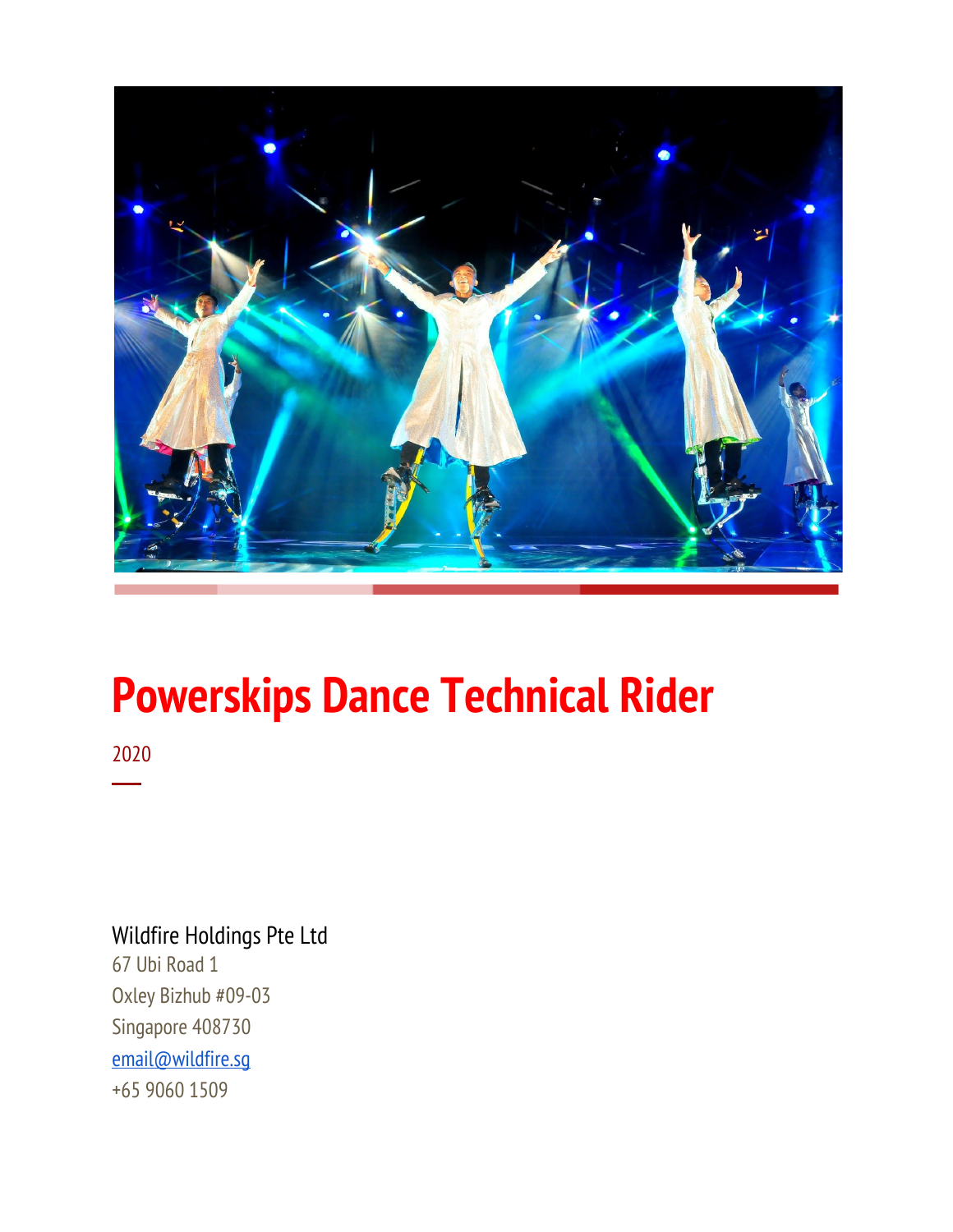# <span id="page-1-0"></span>**Overview**

This technical rider lists all the requirements necessary for the Powerskips Dance performance. Should any concerns or queries regarding the requirements listed in this document arise, please contact the Wildfire Account Manager to discuss alternative solutions.

#### **ACCOUNT MANAGER**

TEL: +65 9060 1509

EMAIL: [EMAIL@WILDFIRE.SG](mailto:EMAIL@WILDFIRE.SG)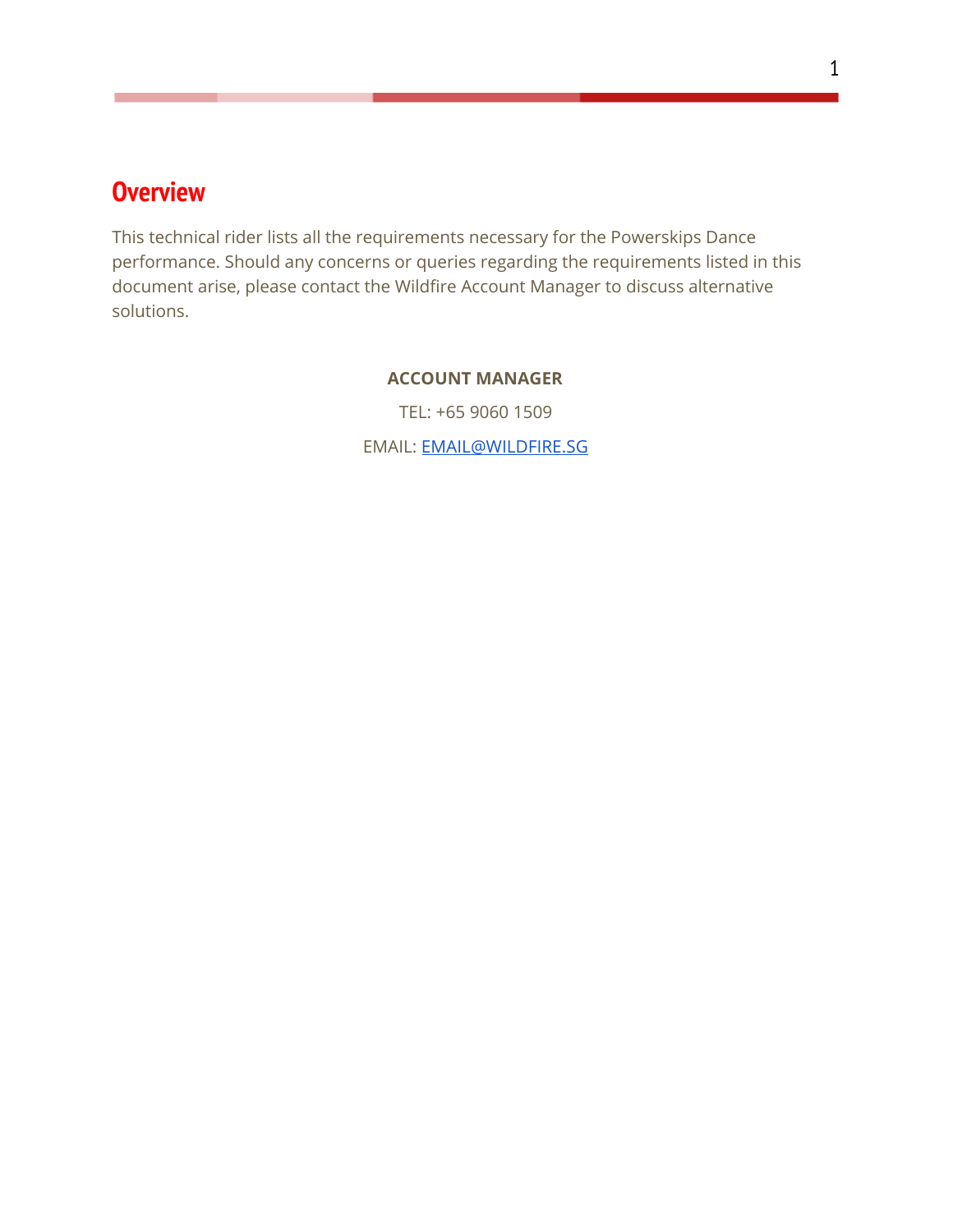| <b>Overview</b>                                | 1              |
|------------------------------------------------|----------------|
| 1. General Information                         | 3              |
| 1.1. General Information                       | 3              |
| 1.2. Booking Process                           | 3              |
| 2. Duration of Performance                     | 4              |
| 3. Hospitality                                 | 4              |
| 3.1. Dressing Room Requirements                | 4              |
| 3.2. Drinking Water                            | 5              |
| 3.3. Meals                                     | 5              |
| 3.4. Restrooms                                 | 5              |
| 3.5. Overseas Performances                     | 5              |
| 4. Stage Requirements<br>4.1. Audio Technology | 5              |
| 4.1.1. Sound System                            | 5              |
| 4.1.2. Monitors                                | 6              |
| 4.2. Stage Set-Up                              | 6              |
| 4.3. Stage Dimensions                          | 6              |
| 5. Scheduling                                  | 6              |
| 5.1. Standard Event Day Schedule               | 6              |
| 5.1.1. Technical Rehearsal                     | 6              |
| 5.1.2. Pre-Performance Inspection              | 7              |
| 5.1.4. Standby Notice                          | $\overline{7}$ |
| 5.2. Event Delay                               | 7              |
| 5.3. Additional Rehearsal or Client Viewing    | $\overline{7}$ |
| 6. Video and Photo Footage                     | 8              |
| 6.1. Video Footage                             | 8              |
| 6.2. Photo Footage                             | 8              |
| 7. Licenses and Permits                        | 8              |

2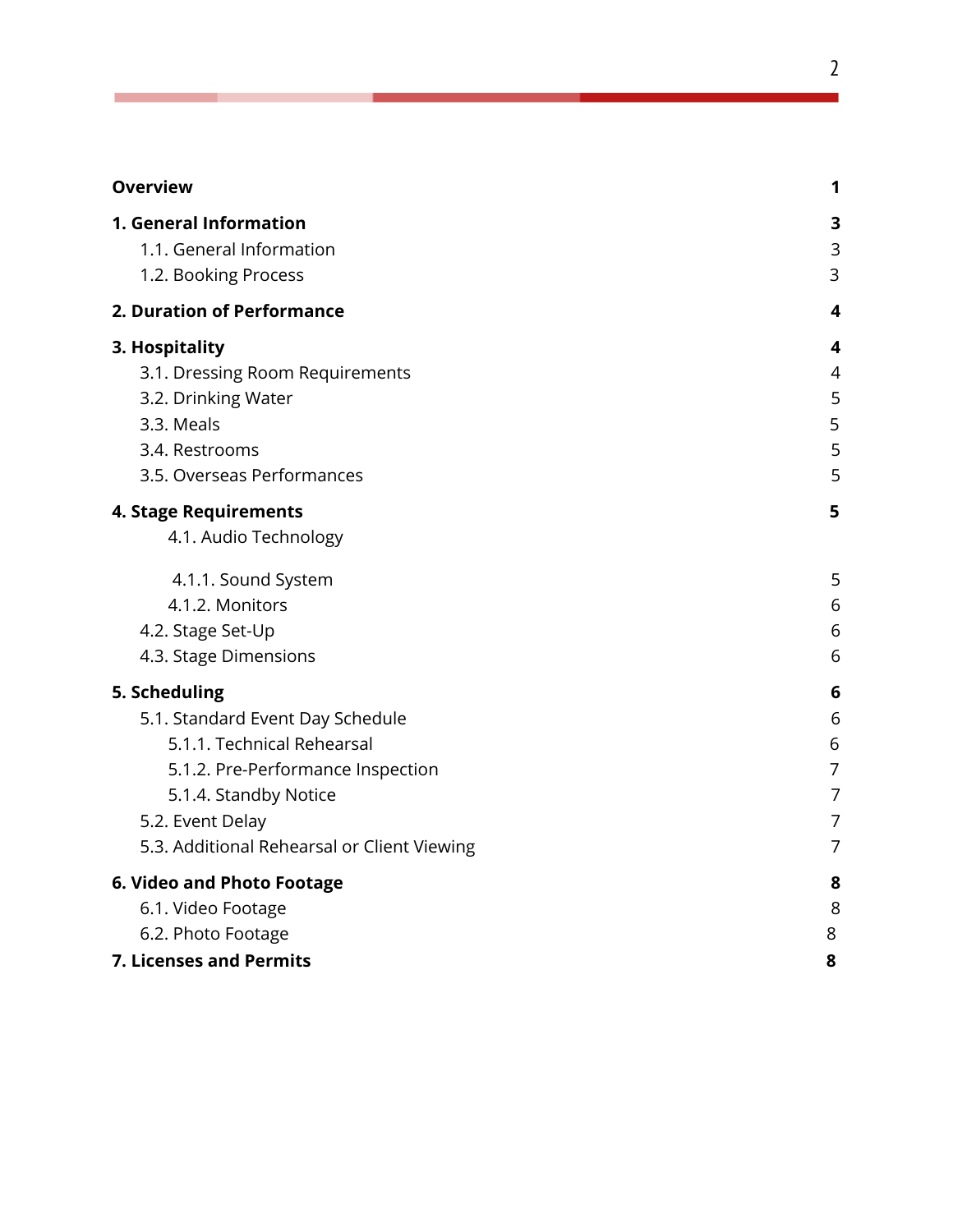# <span id="page-3-1"></span><span id="page-3-0"></span>**1. General Information**

# 1.1. General Information

Powerskips Dance is a crowd-hyping, high-impact performance. Combining hip-hop dance moves with spring-loaded stilts, the Power Skips Dancers leap across the stage with super-human energy!

Videos of Powerskips Dance can be viewed at:

<https://www.wildfire.sg/power-skips>

### <span id="page-3-2"></span>1.2. Booking Process

#### Step A: Enquiry Process

In order to confirm a Powerskips Dance performance, an enquiry email shall be sent to [email@wildfire.sg](mailto:email@wildfire.sg) with the following details:

- Event Date
- Performance Timing
- Event Venue
- Customisation Requests (if any)

#### **Step B: Quotation Sign-Off**

Wildfire Holdings Pte Ltd will send an official quotation for the performance/installation to the client requiring official sign-off.

#### Step C: 50% Deposit Payment

Together with Step A, a 50% deposit payment shall be paid in order to secure the performance via:

● Cash or;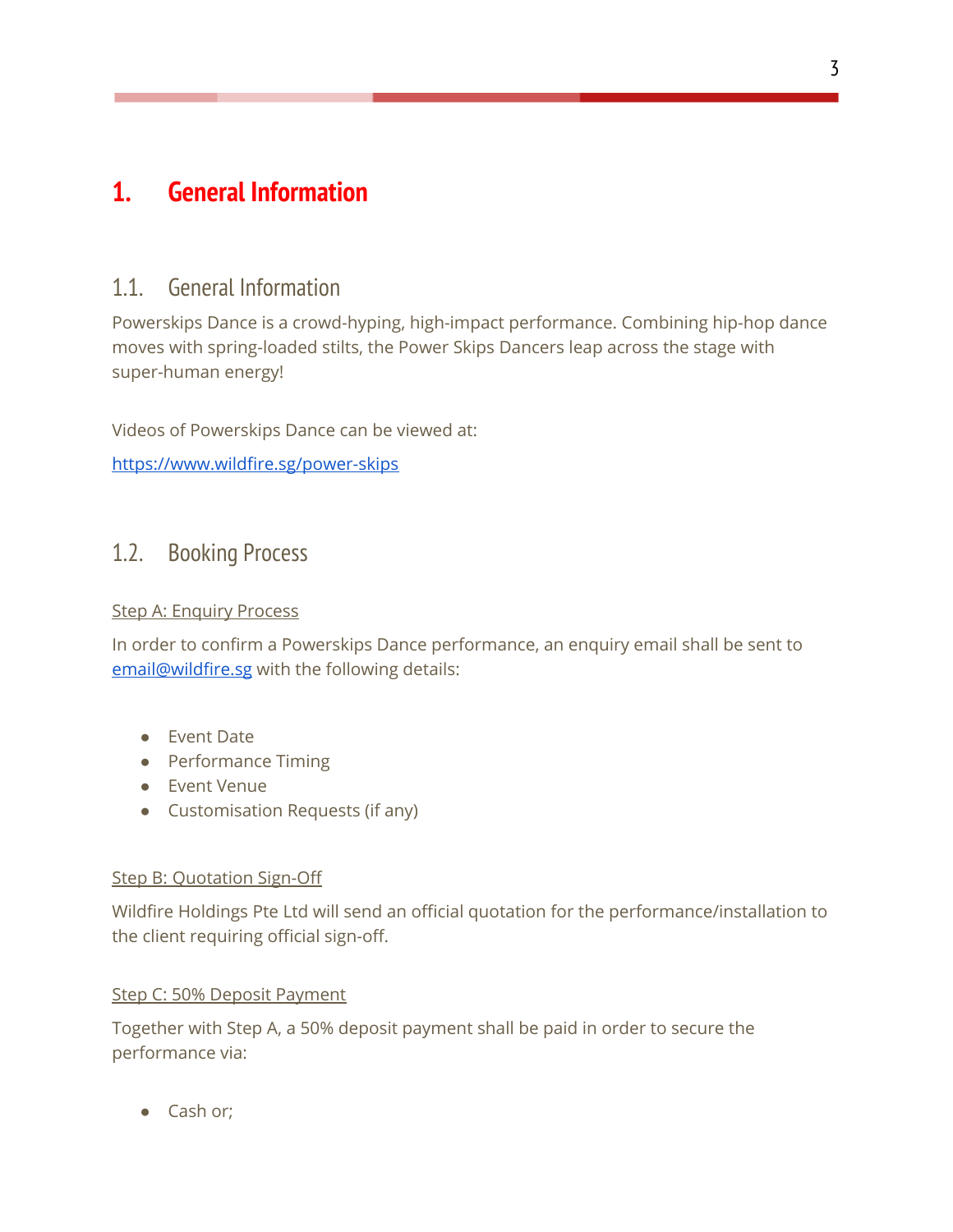- Cheque addressed to "Wildfire Holdings Pte Ltd" or;
- Bank transfer to "Wildfire Holdings Pte Ltd"

Bank Name: DBS BANK Account number: 025- 902769-2 Account type: DBS Current Swift Code: DBSSSGSG Branch Address: 12 Marina Boulevard, DBS Asia Central, Marina Bay Financial Centre, Tower 3, Singapore 018982

#### Step D: 50% Balance Payment

The final 50% payment shall be paid via the aforementioned methods upon completion on the day of the event.

# <span id="page-4-0"></span>**2. Duration of Performance**

The recommended duration is one song or a medley of songs (3-5mins). These durations are the recommended length for stage performances that serve as a feature in the event program. This ensures the maximum amount of lasting impact on audiences. For custom routines, please consult the Wildfire Account Manager.

<span id="page-4-1"></span>Also available as a roving act. Please refer to our Roving Acts [technical](https://docs.wixstatic.com/ugd/7b4044_eae0a524b69548a0999304541b759542.pdf) rider.

# **3. Hospitality**

### <span id="page-4-2"></span>3.1. Dressing Room Requirements

#### *3.1.2. Costume Racks*

All dressing rooms shall be equipped with one standard height garment rack on wheels to store Powerskips Dance costumes.

### *3.1.3. Tables and Chairs*

All dressing rooms shall be equipped with a table and enough chairs to seat all performers and two technicians.

#### *3.1.4. Security*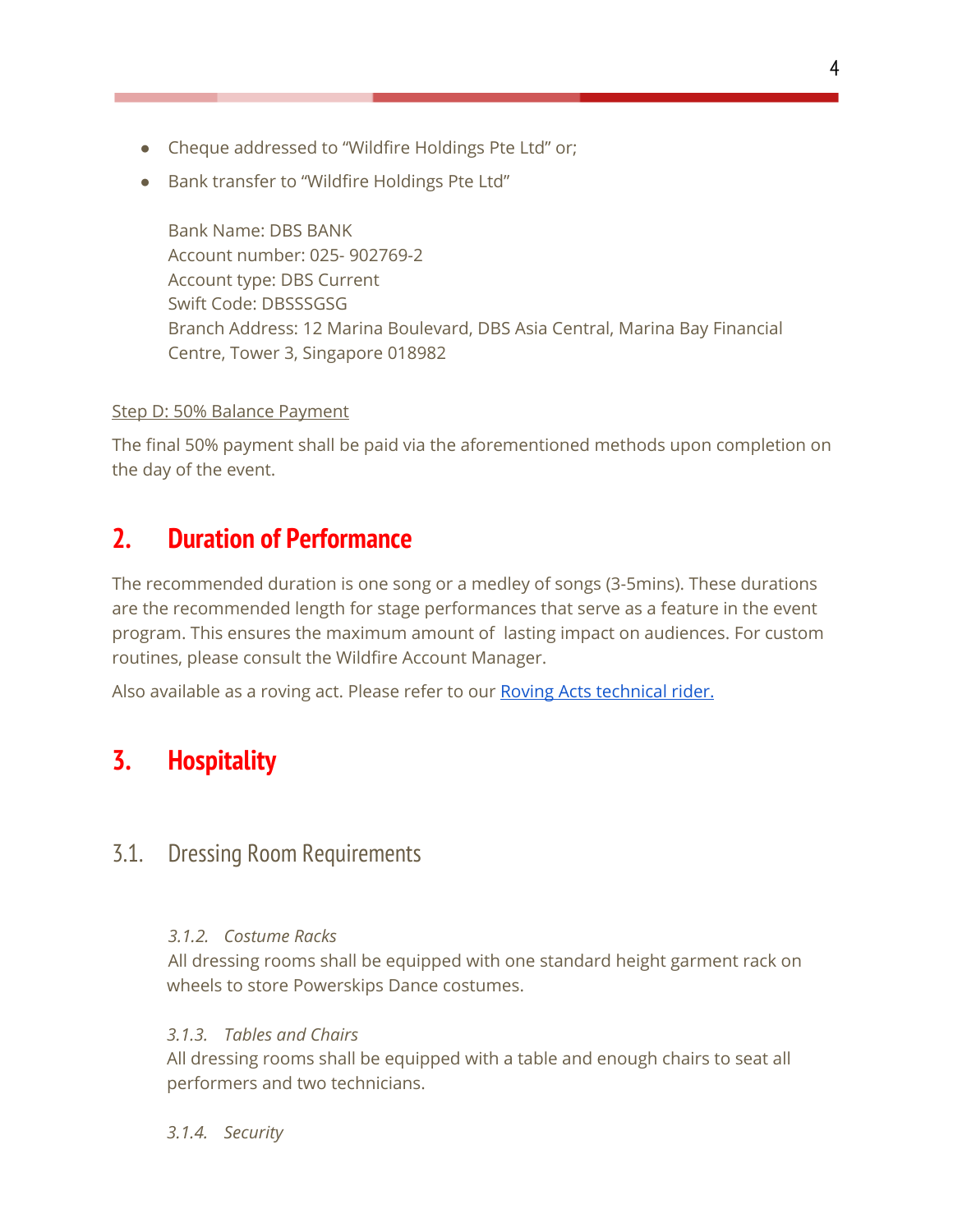Client provides security of all dressing rooms within which Powerskips costumes, technical equipment and cast personal belongings are stored.

### <span id="page-5-0"></span>3.2. Drinking Water

Ample supply of pure drinking water and cups shall be provided for the performers and technicians.

### <span id="page-5-1"></span>3.3. Meals

A light meal shall be provided for the performers, technicians and coordinators. All food provided requires a "Halal" certification.

### <span id="page-5-2"></span>3.4. Restrooms

Restroom facilities shall be within close proximity to the dressing room. Restrooms shall be clean, sanitary and separate from restrooms for audience members if possible.

### <span id="page-5-3"></span>3.5. Overseas Performances

Should the performance be held outside of Singapore, all travel, accommodation and other related costs for Powerskips Dance performers and technicians shall be borne by the client. If preferred, Wildfire Holdings Pte Ltd can provide arrangements for travel and accommodation and will endeavour to do so with cost-effectiveness and convenience in mind.

# <span id="page-5-5"></span><span id="page-5-4"></span>**4. Stage Requirements**

4.1. Audio Technology

### 4.1.1. Sound System

A suitable sound system to project audio throughout the performance venue. Music tracks will be provided by Wildfire Holdings Pte Ltd via email in digital format prior to the event.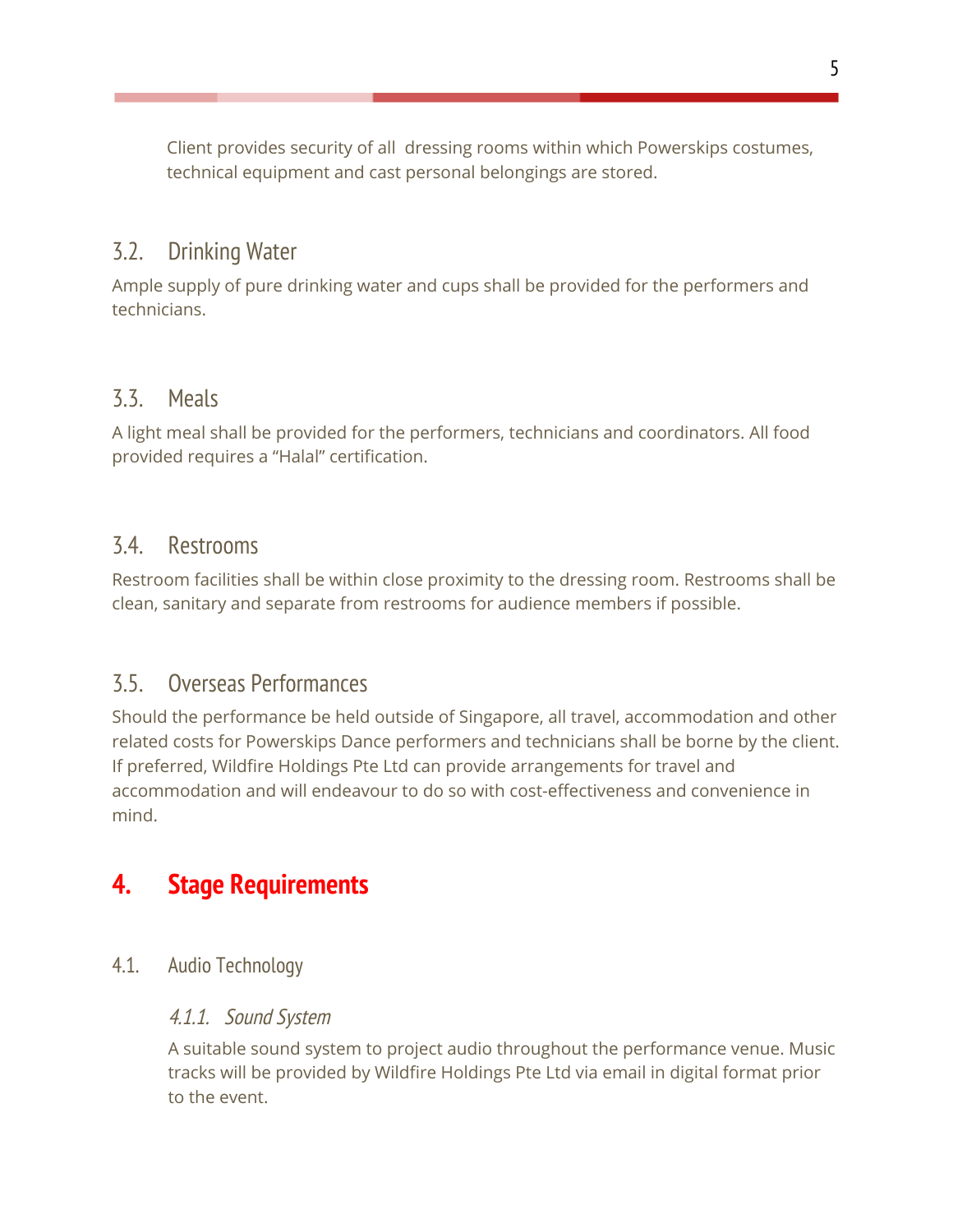### <span id="page-6-0"></span>4.1.2. Monitors

No less than two monitors, synced with the front of house speakers playing the act's track, shall be placed on stage left and stage right for the performers during the performance. The monitors should be placed in a way that does not obstruct the performer's movements. In the event it is deemed as a safety hazard, performers can choose not to perform until the monitors have been adjusted or removed.

# <span id="page-6-1"></span>4.2. Stage Set-Up

A strong and stable stage of sufficient size is required for Powerskips Dance. Modular/collapsible staging is not allowed.

For raised stages, ramps are helpful for the performers to get on and off stage.

## <span id="page-6-2"></span>4.3. Stage Dimensions

The stage dimensions that are required for the performance depends on the number of performers. A minimum stage size of 10m x 4m is required for a 2-performer routine. In order to as a certain whether your event stage dimensions are sufficient, please consult a Wildfire team member.

# <span id="page-6-3"></span>**5. Scheduling**

# <span id="page-6-5"></span><span id="page-6-4"></span>5.1. Standard Event Day Schedule

### 5.1.1. Technical Rehearsal

A full technical rehearsal, of **at least 1 hour duration**, shall be scheduled into the event program prior to the performance. This technical dress rehearsal shall include all lighting, audio and stage specifications as previously stated within this technical rider. This technical rehearsal will be conducted by the Wildfire stage manager and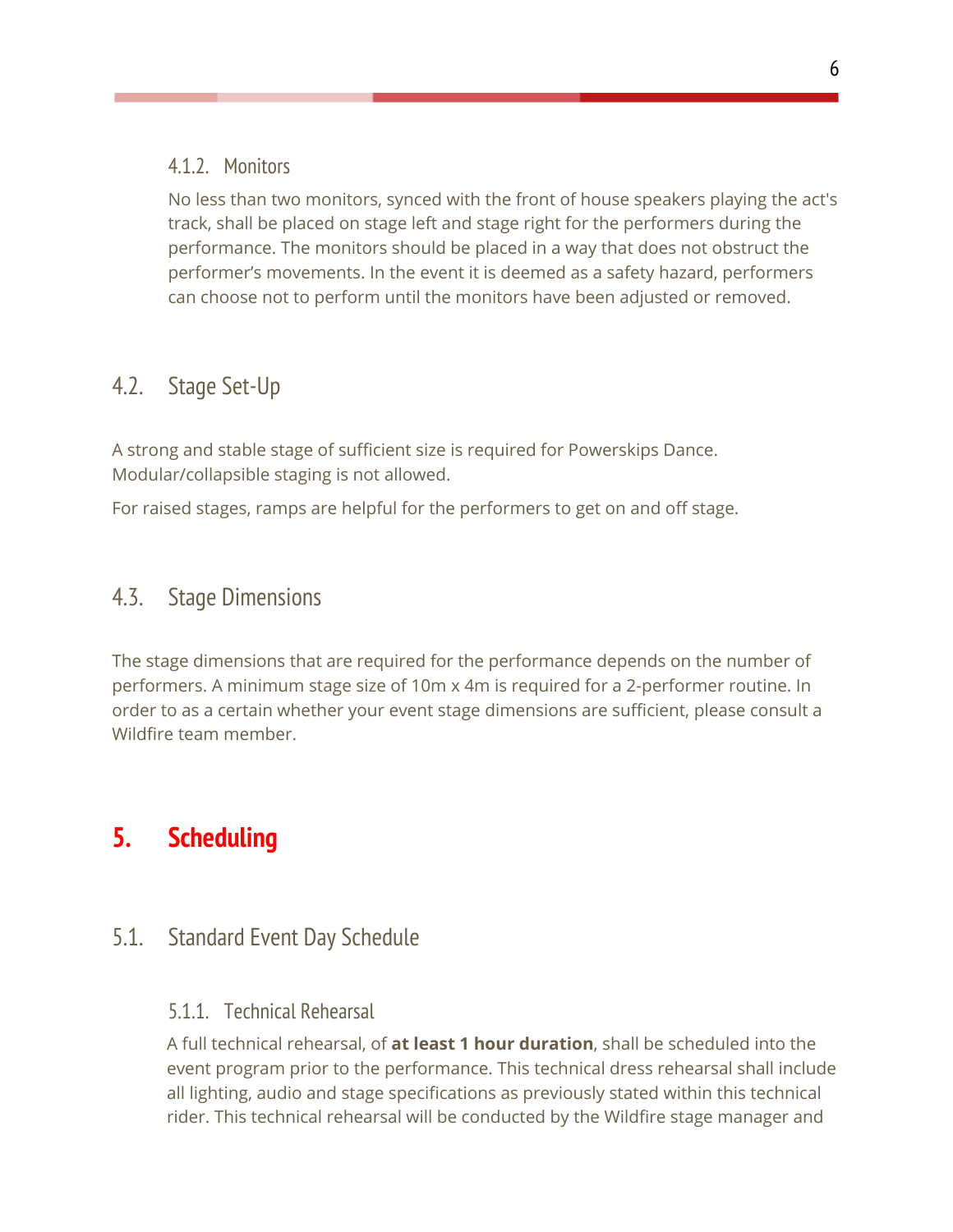the performers. The team shall have full and exclusive access to the stage during this time. The sound operator should be at their stations at the call of the Wildfire stage manager for the full duration of this rehearsal. The Wildfire stage manager shall be supplied with a handheld microphone for the duration of this rehearsal.

### <span id="page-7-0"></span>5.1.2. Pre-Performance Inspection

Before the performance, 10 minutes should be allocated for a Wildfire team member to do a last inspection of the performance space.

### <span id="page-7-1"></span>5.1.4. Standby Notice

Once the event has commenced, all Powerskips Dance performers and technicians will wait backstage or in the dressing room. Event organisers, stage crew or the client themselves must ensure that the performers and technicians are given no less than 10 minutes notice prior to the commencement of the performance onstage, giving them enough time to assume their positions.

### <span id="page-7-2"></span>5.2. Event Delay

### *5.2.1. Penalty Rates*

In the event of a scheduling delay of the performance exceeding 1 hour past the agreed performance time, the client will be subject to a penalty fee of \$100 per performer and crew per hour or part thereof.

### 5.2.2. Performer Availability

In the event of a scheduling delay of the performance exceeding 1 hour, *Wildfire Entertainment* dance performer numbers may need to be amended due to performer availability at no penalty to *Wildfire Entertainment*. Penalty rates stipulated in will apply for all remaining performers and crew.

# <span id="page-7-3"></span>5.3. Additional Rehearsal or Client Viewing

All rehearsals (excluding the on-site technical rehearsal) by the *Wildfire Entertainment* crew are conducted privately. Should the client require additional viewings either prior to or on